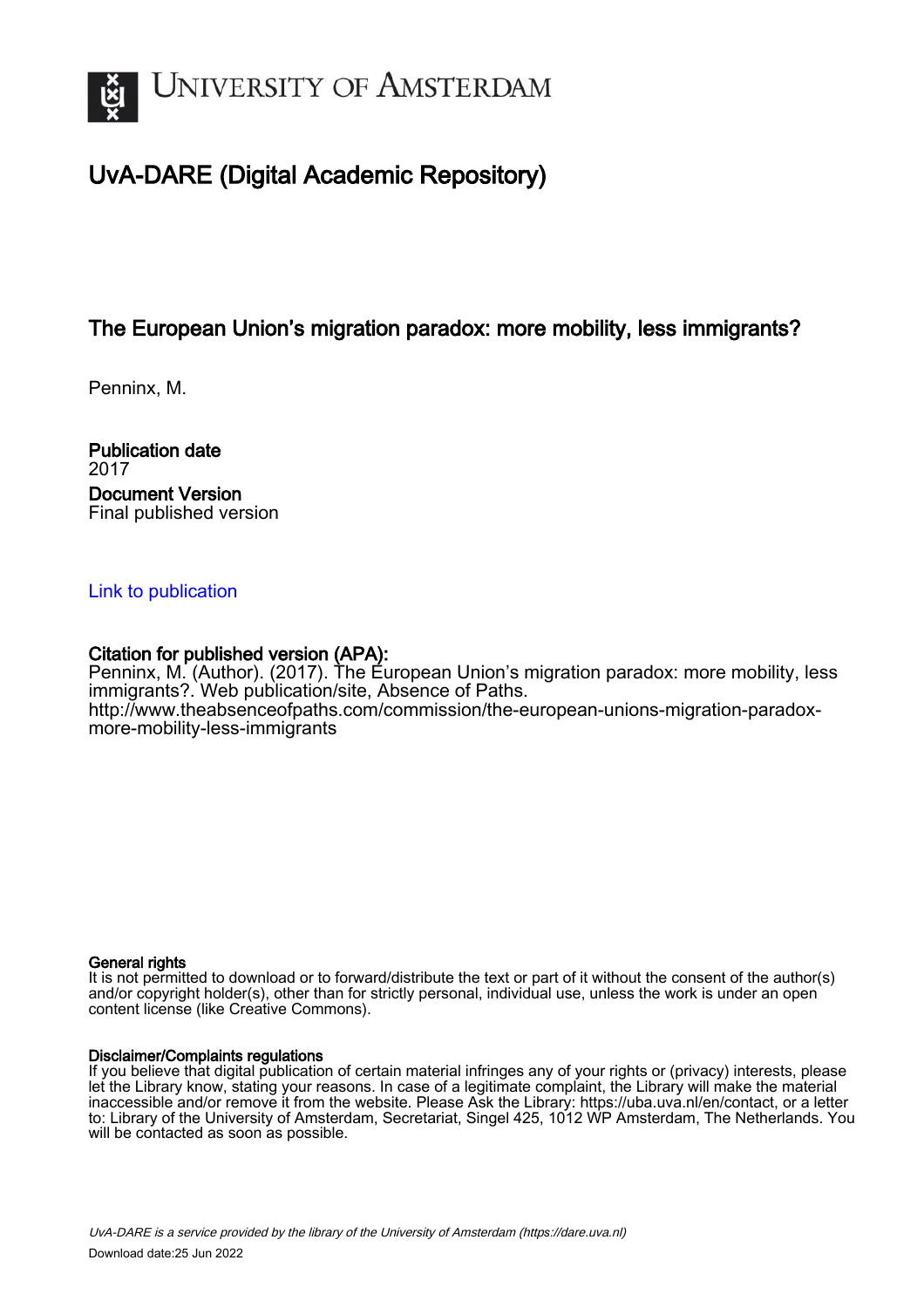$\chi$ 

# The European Union's migration paradox: more mobility, less immigrants?

1. Introduction.

Migration policies in the European Union show two contradictory trends: the first is that

Europe has factually become a continent of immigration during the last half century, but that European countries define themselves consistently as nonimmigration countries. The second is the paradoxical trend that ever more restrictive immigration policies for non-EU citizens go together with the promotion of mobility across borders within an enlarged European Union. How can this be explained?

2. Europe became a continent of immigration between 1950 – 2017…

In the aftermath of World War II, immigration became important in the Western part of

Europe. In the 1960 and 1970s, this immigration took the form of temporary labour migration ("guest workers" in SW, DE, BENELUX, FR and AU) and immigrants from former colonies (UK, FR, NL, PT). In the same countries substantial family migration and asylum and refugee movements took place in the 1980s and 1990s.

From the mid-1980s on, new immigration countries emerged in the South (IT, SP, GR, PT) and elsewhere (IRL, NO, FI); in some of these countries the percentage of immigrant population reached very high levels in a short period of time. In the 2000s still other European countries started to see immigration emerge, including some Central and Eastern European countries. When we focus on the European Union, we find that in 2016 54,4 million of the total of 510,3 million inhabitants of the EU are foreign-born: some 10,7 % of the total population of the EU. These figures include only legally residing persons.

Europe has thus factually become an immigration continent in the last fifty years (Okolski 2012). Nearly all European countries have become or are becoming immigrant receiving countries. Immigrants come from all over the world. In recent times, the nature of migration to Europe also changed, shifting to more fluid practices of international mobility – helped by greatly improved transport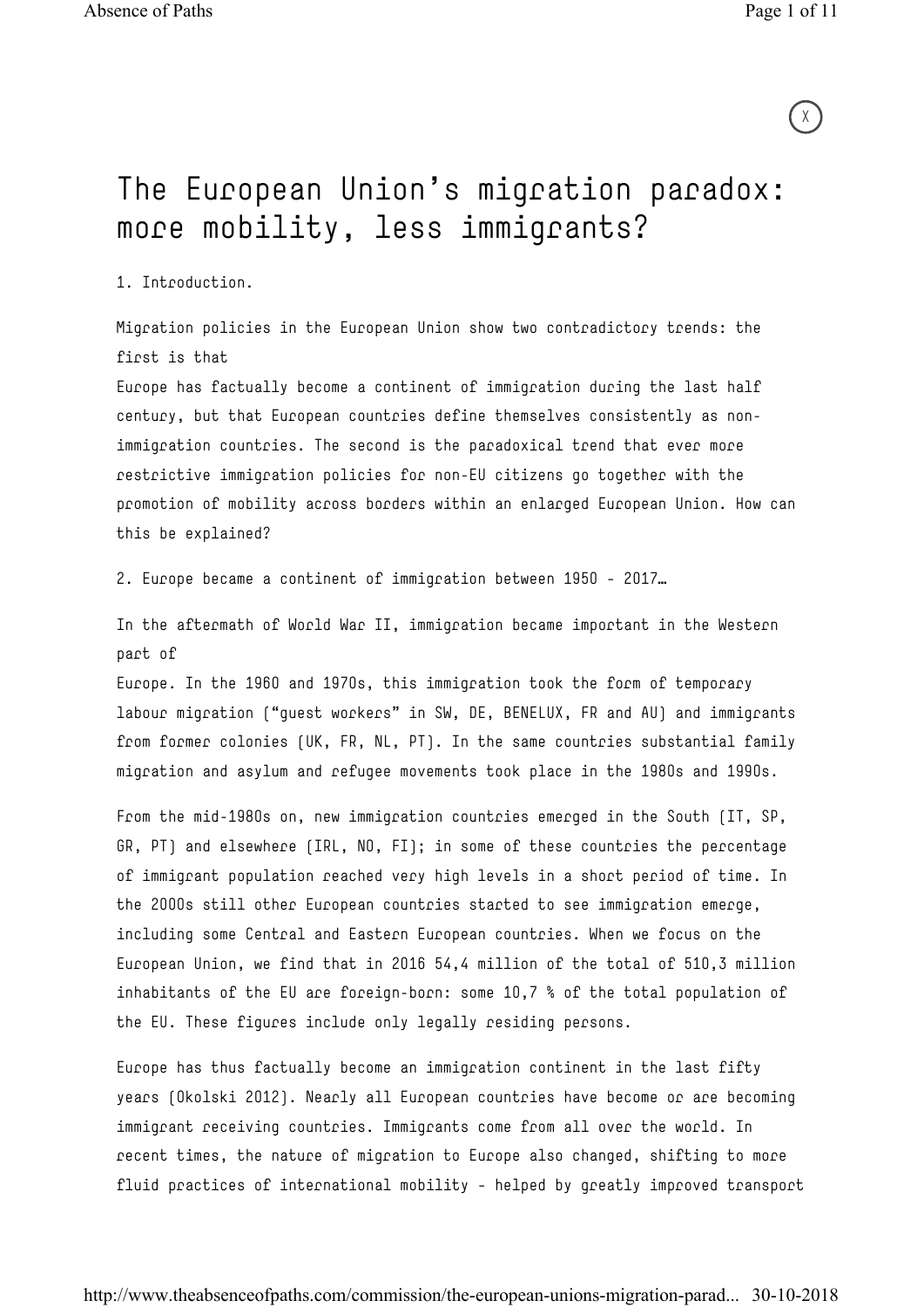and communication facilities. Nowadays, migrants tend to have consecutive stays in different countries, to alternate their residence between countries, et cetera (Engbersen et al. 2010). This also leads to new practices of residence, integration and community formation. Researchers are exploring these phenomena under the notion of transnationalism (Bauböck & Faist (2010). Policymakers are asking the uneasy question of what such practices mean for integration processes and policies.

3. …but states have reacted unwillingly towards immigration and immigrants…

A predominant characteristic of European states is that they consistently have defined

themselves as non-immigration countries. A rhetoric about being a 'nation of immigrants', as is usual in classic immigration countries like Canada, Australia and the United States, has been completely absent in Europe. On the contrary, consistent and explicitly anti-immigration rhetoric (Doomernik & Jandl 2008), has been a constant factor in Europe.

The non-immigration doctrine led to increasingly restrictive admission policies after

the first oil crisis of 1973 and the guest worker recruitment stop. But the closure for new migrant workers caused an increase in supply-driven migration of 'family reunion' (and later 'family formation') of those "guest workers" who had decided to stay. Return to their home country was not an attractive option, even if they were offered financial inducements in the Return Promotion Programmes of the late 1970s and the 1980s.

From the mid-1980s on a new supply-driven migration announced itself in Western European countries in the form of asylum seekers. This increasing inflow of unsolicited newcomers culminated in the early 1990s in the first `asylum crisis' and provoked new measures of restriction and control of entrance and admission. These restrictions in its turn led to a spiralling rise of new forms of entrance, like through smuggling and trafficking, which in turn generated new control procedures (for asylum and family migration). Immigration was increasingly criminalised, as the tougher regulations led by definition to more illegality and irregularity. International political terrorism, furthermore, brought migrants into focus from a security perspective. Migration thus became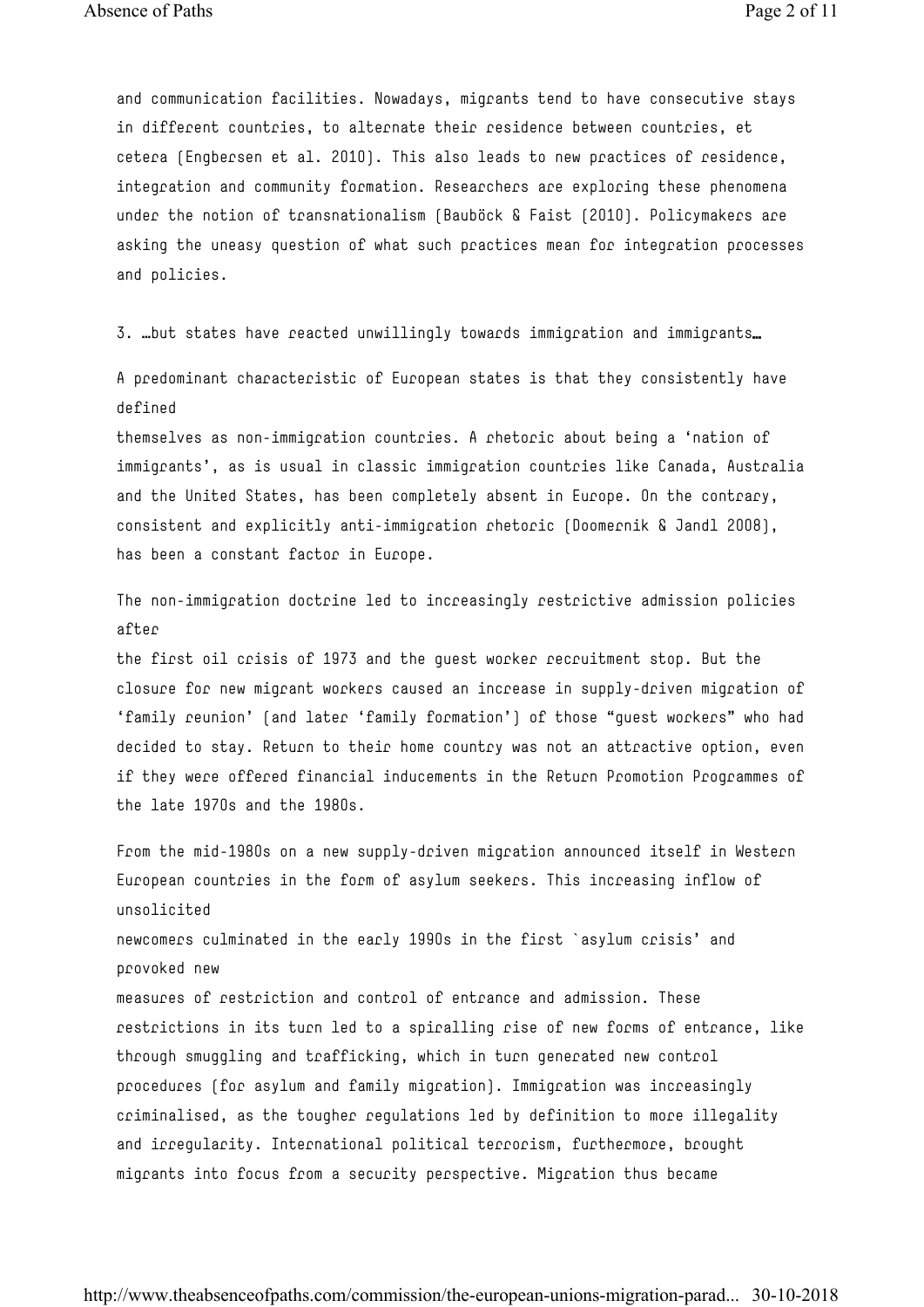associated first and foremost with problems and threats and as such has risen to the top of the political agenda in many EU-countries in recent times.

The ideology of not being an immigration country had also consequences for settlement and integration policies. Most immigrants in North-West-European countries

were defined as 'temporary guests' for whom only limited facilities for accommodation were made available, since they were supposed to return eventually. Increasingly a contradiction of expectations grew: while their return was expected, many guest workers factually stayed for good and formed communities that grew by using their right to bring their families and spouses. The illusion of return and the absence of governmental policies left the integration responsibility in practice to parties in civil society, such as trade unions, churches and welfare organisations (Penninx 2005).

Ultimately, such 'policies of neglect' resulted in migration and integration questions

becoming contentious topics in European politics in the 1990s and 2000's. In the politicised climate of that period, immigration policies did not change – the norm of not being an immigration country remained - but integration policies did change thoroughly. Countries in Western Europe started to define both the integration of immigrants and the multicultural society as failed. New policies were needed that primarily should focus on cultural, value based commonalities that are supposedly crucial for social cohesion. Consequently, demands for cultural adaptation were formulated for immigrants. This new cultural conception of integration for migrants was a mirror image of how the receiving society's defined its own 'identity' (as modern, liberal, democratic, laïcist, equal, enlightened, etc.). In practice, these identity claims are translated into civic integration requirements and mandatory civic integration courses of an assimilative nature for immigrants. The compulsory pre-immigration courses, such as those developed in the Netherlands since the mid-2000s extend this logic even further: under the pretext of integration, such courses actually function as instruments to make immigration more restrictive and selective (Guild et al. 2009).

Admittedly, the above picture of migration and related policies is based on the older West-European immigration countries, but it has also directly relevance for most other European countries: the institutional framework for the regulation of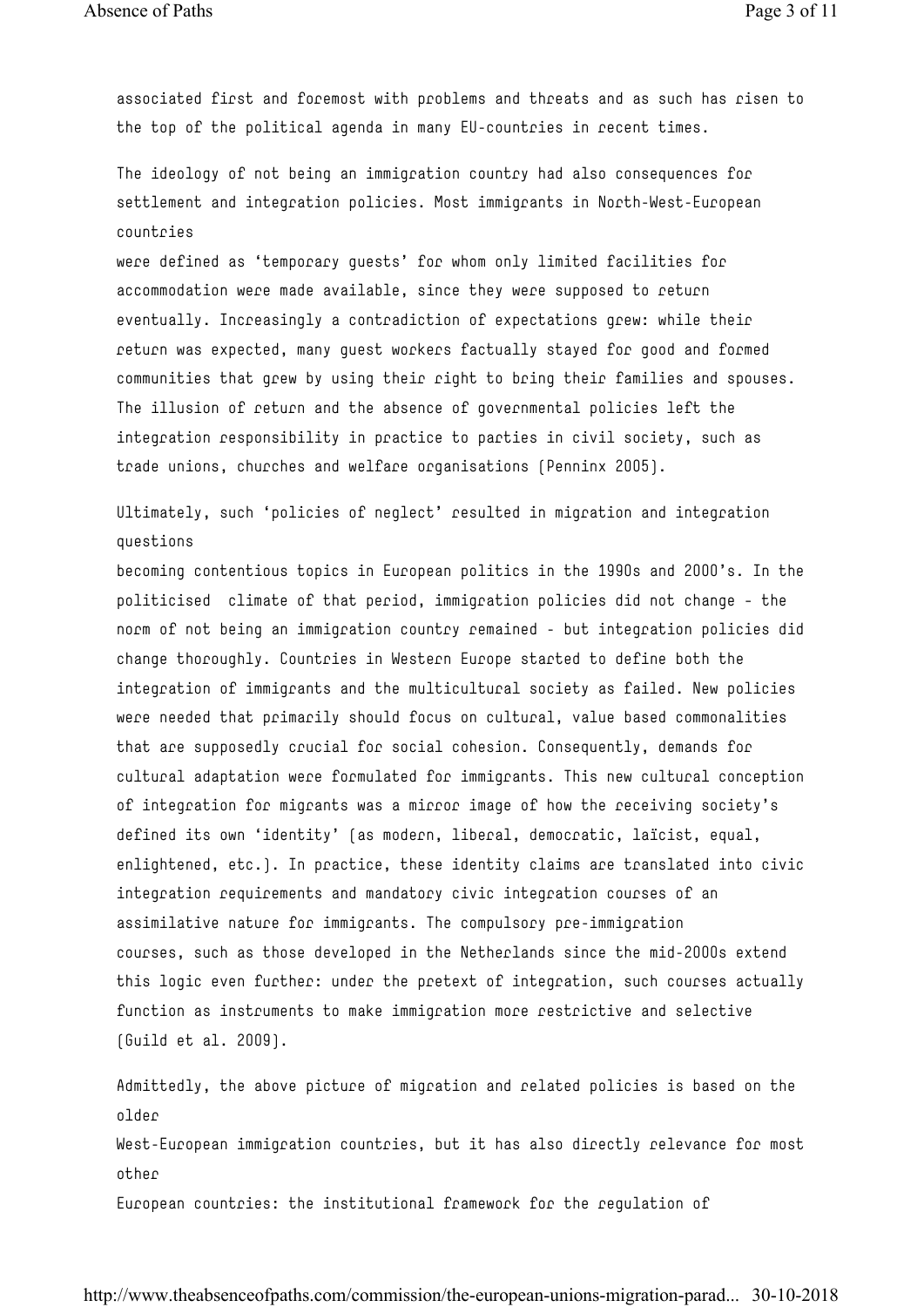immigration and

integration - developed by West-European early EU-members - has actually become the blue print for policies of all EU-countries. This blue print and the institutional framework is forced upon new members as part of the EU accession procedures through the EU acquis. It reflects the dominance of the West-European experience, legacy and framing.

The practice of policies of new EU-members, however, is certainly not completely determined by the legacy of migration regulation in West-European countries and by institutional arrangements accepted in the acquis. The much more lenient admission practices, combined with frequent regularisations in the Southern European countries are examples of significant policy variation (see chapter on Italy and Spain in Zincone et al. 2011).

For EU-members from Central and Eastern Europe that accessed in 2004 or later, the

topic of migration and integration is relatively new. Migration has multiple forms there:

emigration, immigration and transit migration co-exist in most of these countries (Black et al. 2010; Okolski 2012). The newly introduced EU institutional framework for migration and integration regulation is explored in quite different circumstances there.

4. … while an enlarging EU created free movement and promoted mobility within ….

The preceding analysis of the development of migration and migration policies in Europe is based on (nation-)states as basic units of analysis. But there have also been significant supra-national developments in Europe that have created unique facilities for mobility unheard of before and elsewhere. They stem from the long term economic and political integration process in Europe that started as early as 1951, with the European Coal and Steel Community (ECSC), an economic cooperation between six Western European states: The Federal Republic of Germany, France, Italy, Belgium, the Netherlands and Luxembourg. The treaty presented guidelines for free movement of (at that moment only skilled) workers in the economic sectors concerned. The principle of free circulation of workers was particularly defended by Italy (Goedings 2005) – the only labour exporting country of the six in that period.

The 1968-Treaty of Rome that established the European Economic Community (EEC) of the same six countries not only established that economic cooperation would cover all domains of economic activity, it also confirmed that in the common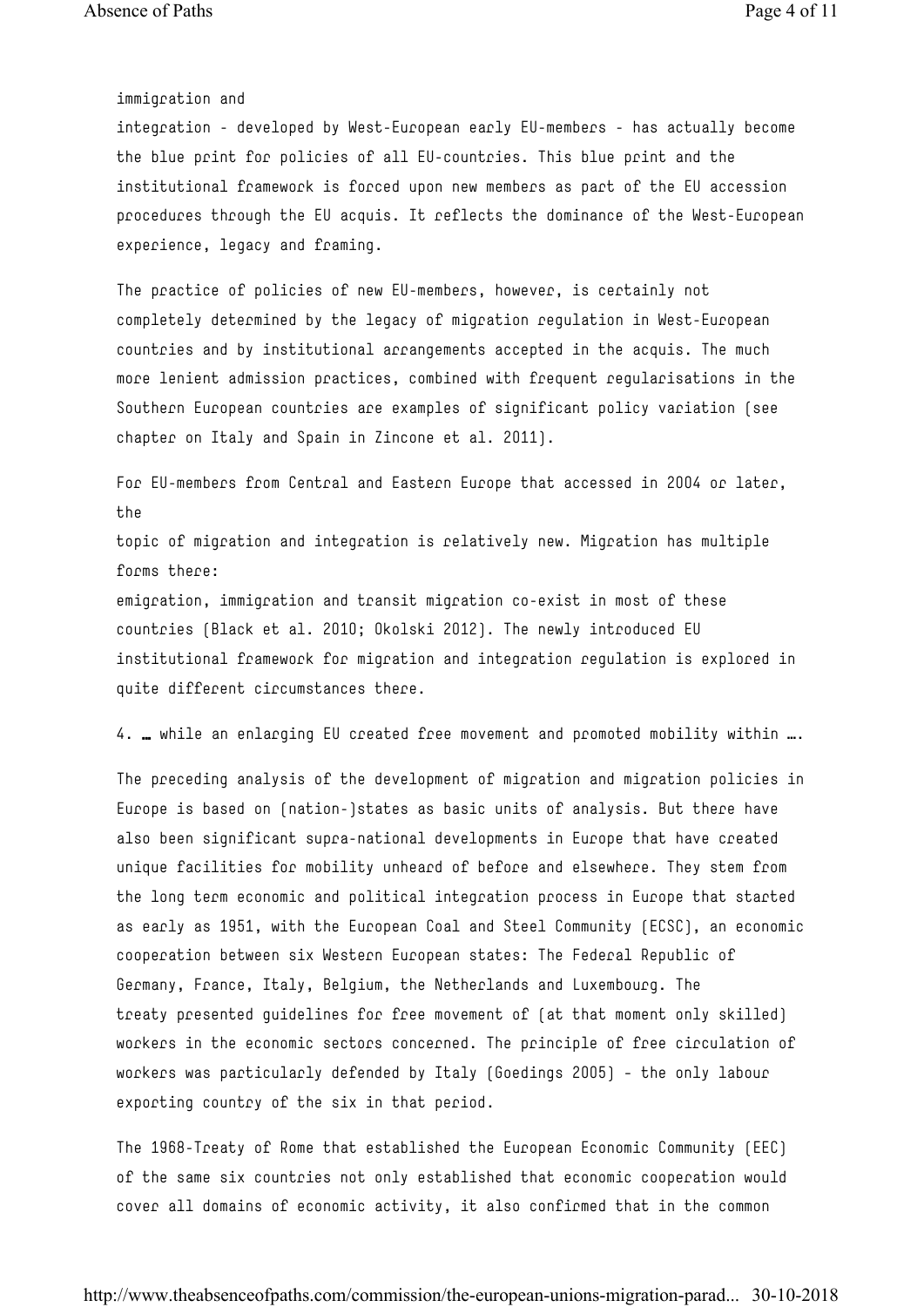Absence of Paths Page 5 of 11

market there was not only free circulation of capital and goods, but also of labour. Articles 48 and 49 of the Treaty of Rome formulated the principles and Regulation 1812/68 formulated concretely that any national of a Member State was eligible for employment vacancies in the territory of another Member States with the same priority as nationals of that State. Again Italy was the strong proponent of this principle (Böhning 1972).

This principle of free circulation of labour was applicable in a growing area: the EEC

grew from the initial six members of 1968 to nine in 1973, when the United Kingdom, Ireland and Denmark joined. Free movement of labour applied to these three countries from the date of accession. In 1981 Greece joined the EEC and Spain and Portugal followed in 1986. With Greece a `transition period' until 1 January 1988 was negotiated. For Spain and Portugal the date of 1 January 1993 was chosen as the beginning of free circulation of labour. In all of these cases there have been fears and predictions of significant new migrations after new members joining, but actually insignificant new migration took place after accession. New accessions rather improved the position of migrants from these new joining countries already resident in established EEC-member states (Penninx & Muus 1989).

The Single European Act of 1985 re-launched the idea of a complete internal market

and introduced the next step: free movement of workers was widened to all citizens of

Member States. The European Community (EC) should become "an area without internal

frontiers in which the free movement of goods, persons, services and capital is ensured". The Single European Act foresaw removing all physical, technical and fiscal barriers, to be implemented by December 31st, 1992. The decision to abolish internal borders made common policies for Third Country Nationals necessary. Five countries (France, the FRG and the Benelux-countries) were moving quickly towards open borders and signed already in July 1985 the Schengen Treaty that envisaged a system of international border controls and checks, a common asylum procedure and information exchanges on asylum and unwanted migrants, to be implemented by January 1st, 1990. The Schengen-model became later the standard for the EU.

In 1993 the Maastricht Treaty created the European Union (EU) as the successor of the EC. The EU created European Union citizenship and granted full freedom of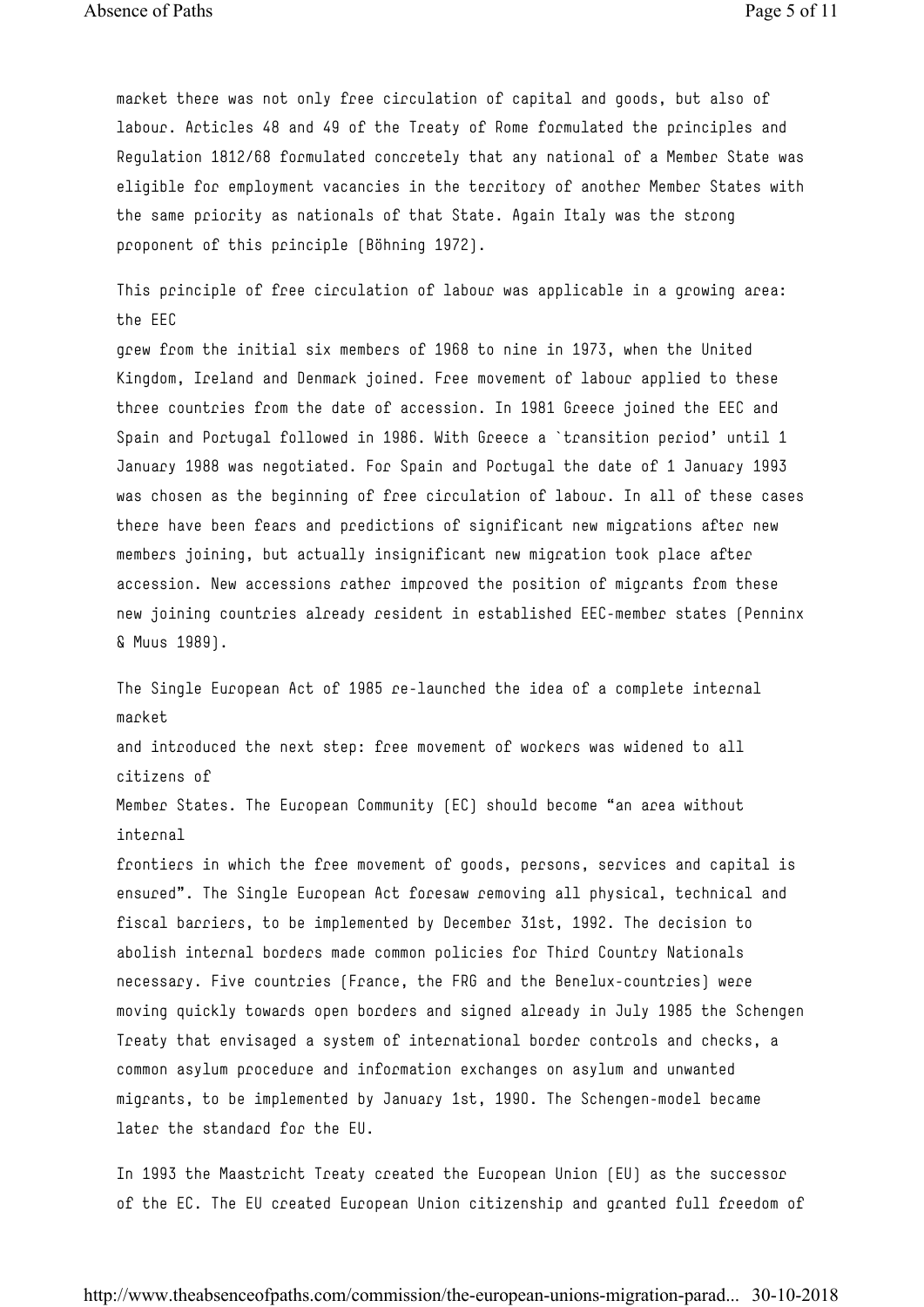Absence of Paths Page 6 of 11

movement to all citizens of Member States. It completed the earlier developments towards free movement between Member States in the sense that all obstacles for such movements were taken away and equal access to facilities was guaranteed. Moving between Member States within the borders of the EU that used to be defined as international migration had virtually become internal migration. Under this new regime the EU expanded further to 15 states through accession of Austria, Finland and Sweden in 1995.

However, the complete freedom of movement within the EU and the factual abolition

of borders within the EU had also increased the need to coordinate Member States' policies relating to the admission of Third Country Nationals. The Amsterdam Treaty of 1997 concretely stipulated that five years after its ratification (i.e. by May 2004) asylum and migration should have become communitarian policy (being thus moved from the third pillar of intergovernmental collaboration to the first pillar of communitarian EUgovernance) and that existing policies and practices would have been harmonised. This goal was reaffirmed at the Tampere Summit of 1999, at which also the explicit ambition was formulated that third country nationals who are long-term residents should be granted rights that come as closely as possible to those of EU-citizens.

Indeed, by May 2004 agreements had been reached of two kinds (Van Selm & Tsolakis 2004). The first amounted to a synchronization of restrictive policies aimed to

combat illegal immigration and keeping at bay potential asylum seekers, and the harmonization of asylum policies. The Schengen Agreement and the Dublin Convention at that stage had been made part of Community Law. These new policies – represented by the great majority of Directives developed between 1999 and 2004 - focus on the perceived problematic nature of (unsolicited) immigration of Third Country Nationals. They tended to develop restrictive immigration policies at the lowest common denominator of Member States. The second kind – represented by two EU directives – aimed to improve the position of Third Country immigrants: a directive on the immigrants' right to family reunification and one on the free movement between member states (after five years of legal residence).

This regime was largely in place when the EU expanded from its 15 members since 1995 to 25 members in 2004 (Cyprus, the Czech Republic, Estonia, Hungary,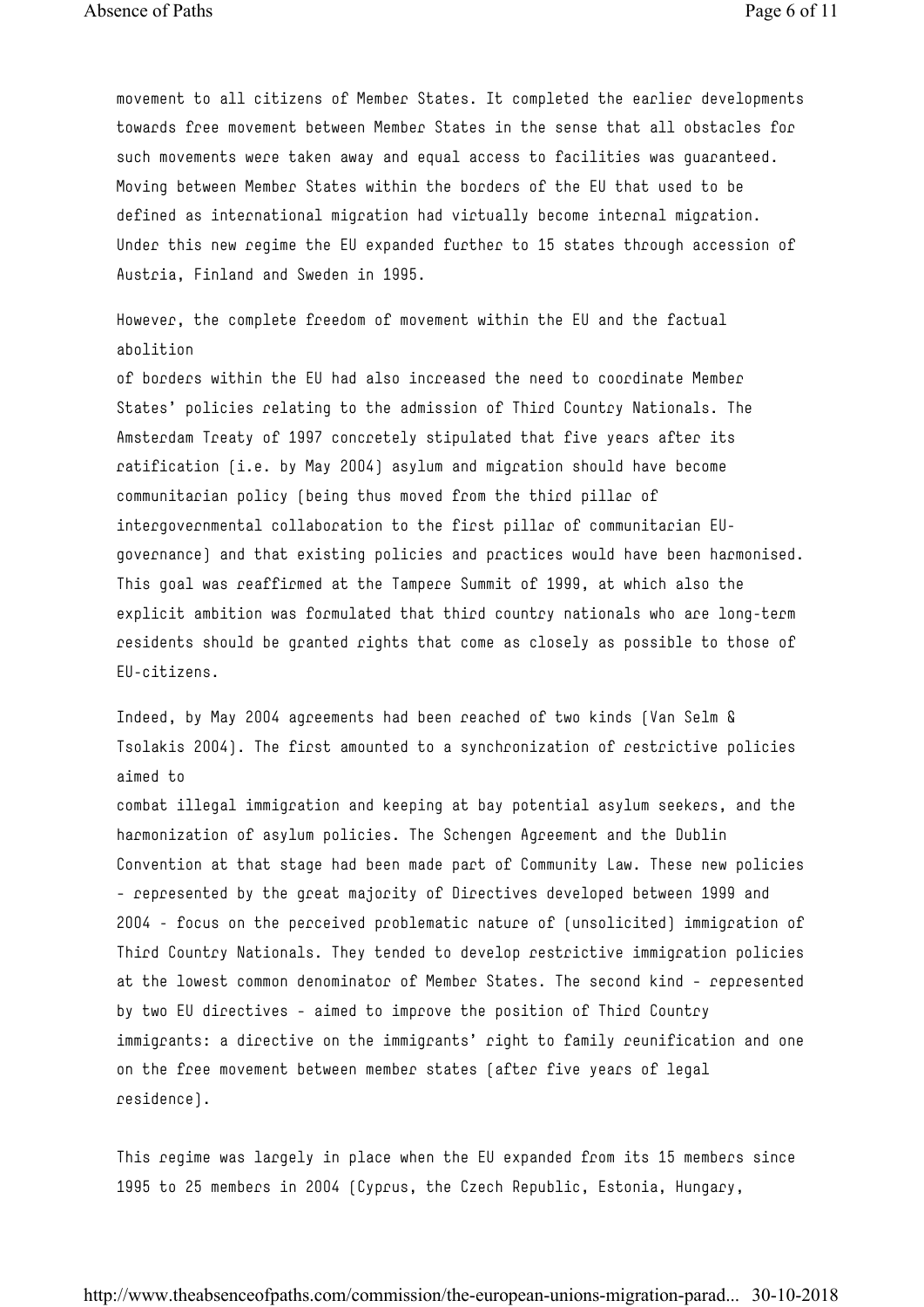Latvia,

Lithuania, Malta, Poland, Slovakia and Slovenia acceded) and 27 in 2007 (Bulgaria and

Romania acceded). Although many old Member States delayed free access to the labour

market of citizens of these new members for some years, the total area of free movement in the EU of 28 (including the most recent accessor Croatia) counts in the end a total population of some 500 million. The effect of the accessions of 2004 and 2007 was twofold: on the one hand, a substantial (partly irregular) migration that had taken place from East to West since the fall of the iron curtain in 1989 was redefined as EU-internal and legalised under the new regime; on the other hand, it reinforced migration from some new Member States, particularly Poland, Romania and Bulgaria, to Member States in the Western part of the EU whose labour markets attracted workers. So migrant populations of these three countries grew significantly in all of the 15 old Member States until the financial and economic crisis of 2009 and following years.

### 5. … finally, what to expect for the future?

National governments in (Western) Europe have shown in recent decades a growing inclination to protect their labour markets and welfare states, by exerting their sovereign right to control admission of non-citizens in general and restrict admission of those who are supposed not to contribute to the country's interests (supply-driven migration). This expressed itself on the one hand in stricter immigration/admission policies and resistance of several member states against (burden sharing on) asylum seekers. In recent years it is also increasingly mirrored in requirements and demands on (potential) migrants in the framework of integration policies. At the same time, demand for migrant workers leads to ambivalent policy reactions: unskilled, low-skilled and seasonal migrants should preferably be admitted temporarily and `circulate', i.e. not settle permanently. High skilled migrants are welcome, but they are not offered the simple procedures and attractive conditions that make European states competitive destinations. In short, particularly Western, Northern and Southern countries of Europe have factually become immigrant countries, but are still unwilling to recognize this in their policies. They also refuse to recognize their longer term needs for immigrants, caused by demographic decline and aging of the working population.

Short term political interests and feelings of threat – nowadays often framed culturally and religiously – stand in the way of long-term, pro-active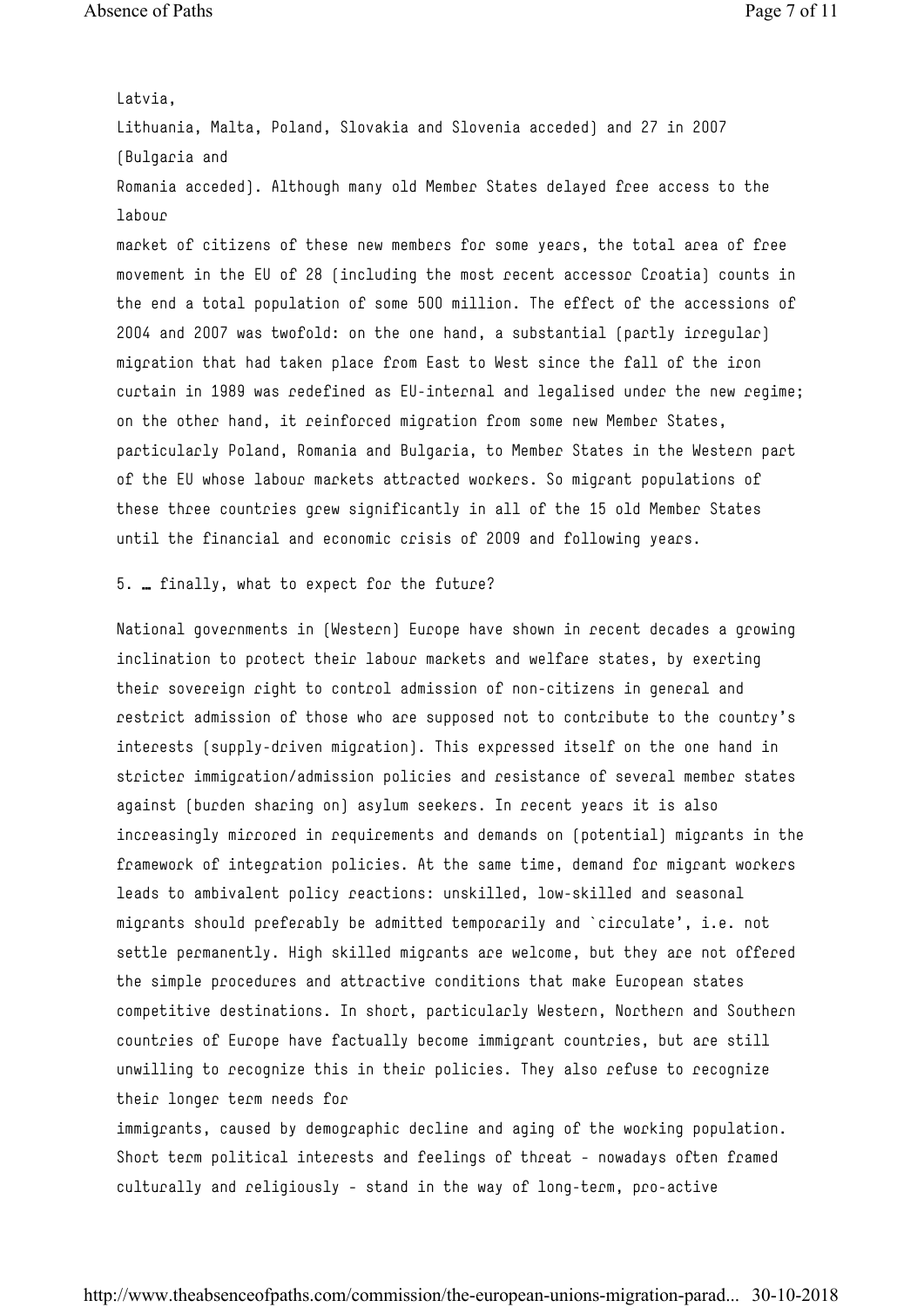immigration and integration policies.

The European Union has become a significant new political and policy unit which has

created a new context for international mobility and migration in Europe since the late 1990s. On the one hand, EU Member States, particularly the early members in Western Europe, have transposed their national policies into common restrictive and defensive admission policies in relation to potential immigrants (economic migrants, family migrants and asylum seekers) from non-EU countries. Furthermore, they have made these policies the `standard' for new members of the Union: the acquis requires the new members to build legislation and institutions in conformity with established EU-policies in this domain. This strand of EU policies has been characterised by critics as "Fortress Europe policies". During the last decade, Western European countries have furthermore increasingly `uploaded' their cultural integration requirements for new Third Country immigrants in EU-integration policies, thereby making these policies assimilative in nature and selective for immigration.

On the other hand, the EU created a fundamental right to move and settle within the

EU area for EU-citizens. For specific categories, such as students in higher education, the EU has actively promoted such mobility. The total area of free movement in the EU now counts 28 countries with a total population of more than half a billion inhabitants. More than 10 % of these half billion have been born outside their country of residence. An increasing part of these immigrants are "internal EU-migrants".

The two different aspects of EU migration policies – the external and the internal one - amount thus to the paradoxical trend of full and increased free mobility for those within the EU, and increasing closure for those outside the EU. The 2009 financial and economic crisis reinforces the two trends that underlie the paradox. In the short term (of a few years) we should expect a decrease of (demand determined) international migration in the EU in general, and within that continuation of the present tendencies towards replacement of TCNmigration by intra-EU migration. In such a context supply driven migration of TCNs will meet with substantive resistance and restrictiveness, as the present asylum crisis makes clear.We will probably have to wait until the present high unemployment in many Member States of the EU will have decreased before the (temporarily hidden) longer term demographic deficits and specific labour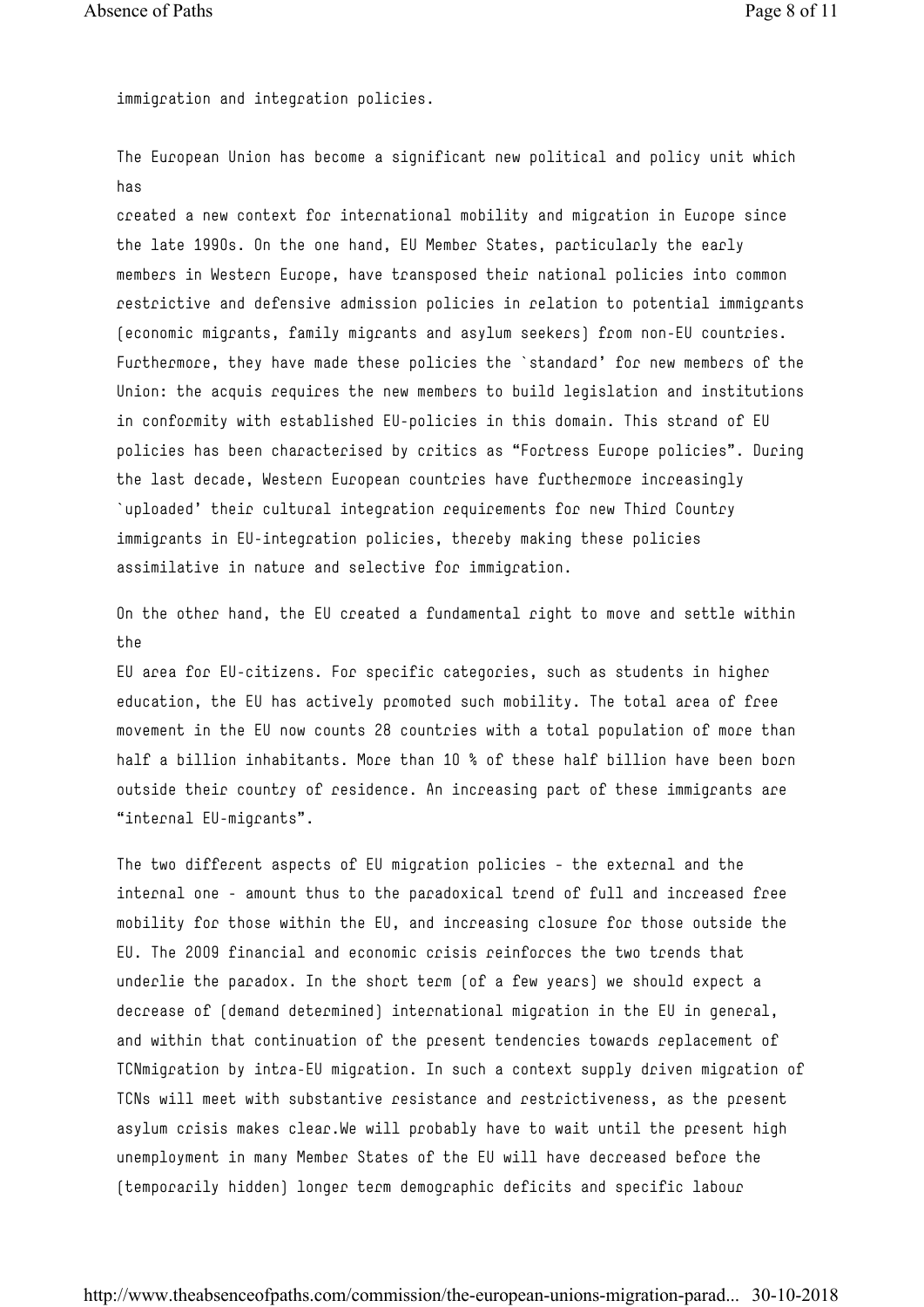demands in the EU will become manifest again and translate into sufficient political pressure for more open and pro-active immigration policies.

References:

Bauböck, R. & Th. Faist (eds) (2010). *Diaspora and Transnationalism: Concepts, Theories and Methods.* Amsterdam: Amsterdam University Press.

Black, R., G. Engbersen, M. Okolski & Chr. Pantiru (Eds) (2010). *A Continent Moving West? EU Enlargement and Labour Migration from Central and Eastern Europe.* Amsterdam: Amsterdam University Press.

Böhning, W.R. (1972). *The Migration of Workers in the United Kingdom and the European Community*. London: Oxford University Press.

Doomernik J. & M. Jandl (eds) (2008). *Modes of Migration Regulation and Control in*

*Europe*. IMISCOE Reports. Amsterdam: Amsterdam University Press.

Engbersen, G, E. Snel & J. de Boom (2010), "A van full of Poles': Liquid migration from

Central and Eastern Europe', in: Richard Black, Godfried Engbersen, Marek Okolski &

Christina Pantiru (Eds), *A Continent Moving West? EU Enlargement and Labour Migration from Central and Eastern Europe*. Amsterdam: Amsterdam University Press.

Garcés-Mascareñas, B. & R. Penninx (Eds) (2015). *Integration processes and policies in*

*Europe. Contexts, Levels, Actors.* Dordrecht: Springer Open.

Goedings, S. (2005). *Labor Migration in an Integrating Europe. National Migration Policies and the Free Movement of Workers, 1950-1968*. The Hague: SDU.

Guild, E, K. Groenendijk & S. Carrera (eds) (2009). *Illiberal Liberal States: Immigration,*

*Citizenship and Integration in the EU*. Farnham: Ashgate.

Okolski, M. (Ed.) (2012). European Immigrations: Trends, Structures and Policy Implications. Amsterdam: : Amsterdam University Press.

Penninx, R. (2005). 'Integration of migrants: Economic, social, cultural and political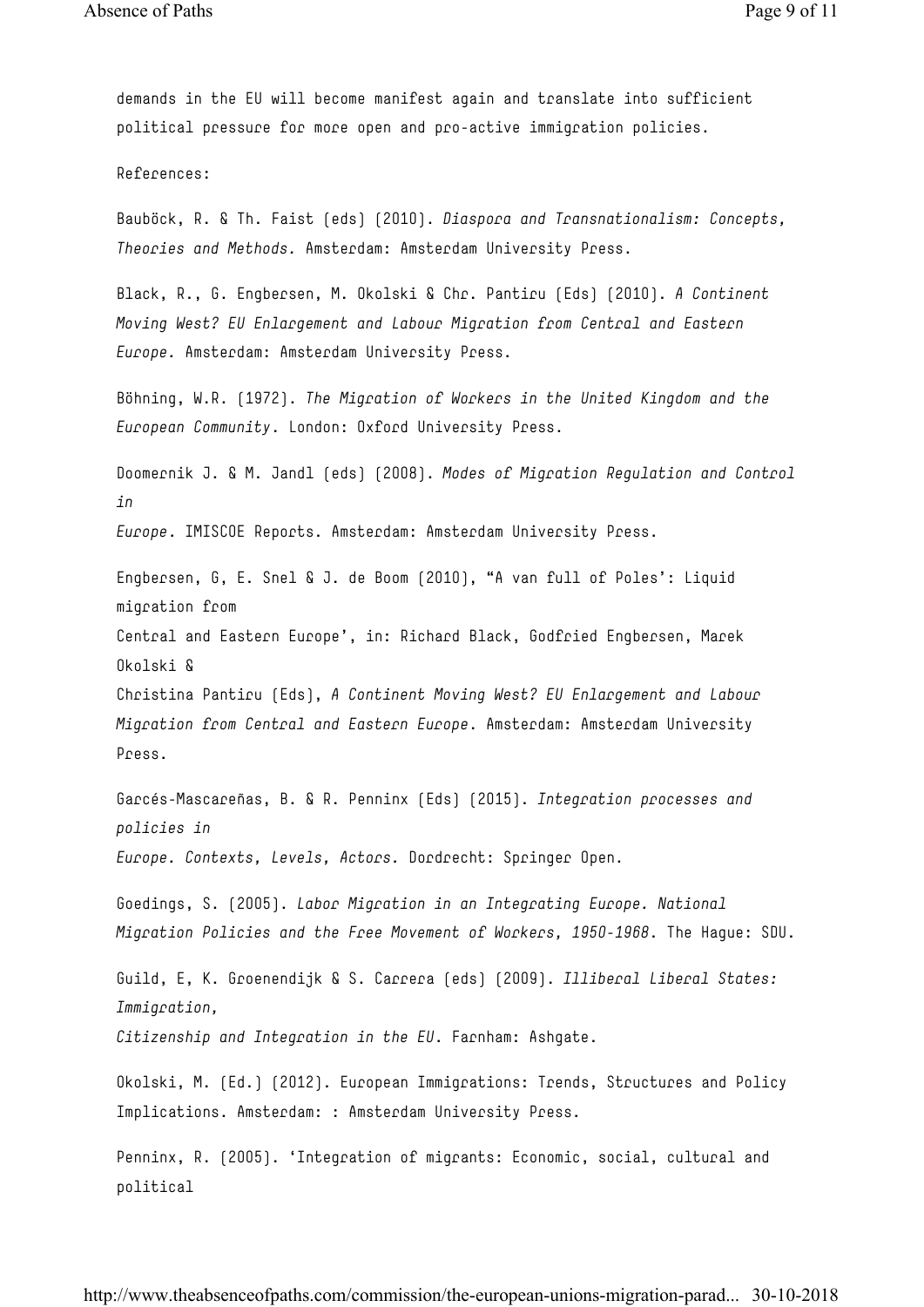dimensions', pp. 137-152 in: M. Macura, A.L. MacDonald and W. Haug (eds), *The New Demographic Regime: Population Challenges and Policy Responses*. New York/Geneva: United Nations.

Penninx, R. & Ph. Muus (1989). 'No limits for migration after 1992? The lessons of the past and a reconnaissance of the future', *International Migration 27* (3) 373-388.

Van Selm, J. & E. Tsolakis (2004), *The Enlargement of an `Area of Freedom, Security and Justice': Managing Migration in a European Union of 25 Members*. Policy Brief, May 2004. Washington: Migration Policy Institute.

Zincone, G. M. Borkert & R. Penninx (Eds) (2011), *Migration Policymaking in Europe; The dynamics of Actors and Contexts in Past and Present*. Amsterdam: Amsterdam University Press.

View another commission >>>>

#### CONTRIBUTED BY

Rinus Penninx

Emeritus Professor of the University of Amsterdam

### NETHERLANDS

Rinus Penninx is emeritus professor of Ethnic Studies of the University of Amsterdam. He has been involved in the field of migration and integration in several capacities. His report `Ethnic Minorities' (1979) formed the starting point for integration policies in the Netherlands. He worked in Dutch Ministries on integration research and policy making (1978-1988). He founded the Institute for Migration and Ethnic Studies at the University of Amsterdam in 1993. From 1999 to 2009 he was co-chair of the International Metropolis project. He was coordinator of the IMISCOE Network of Excellence (2004-2009) and the IMISCOE Research Network (2009-2014).

SHARE

## f

http://www.theabsenceofpaths.com/commission/the-european-unions-migration-parad... 30-10-2018